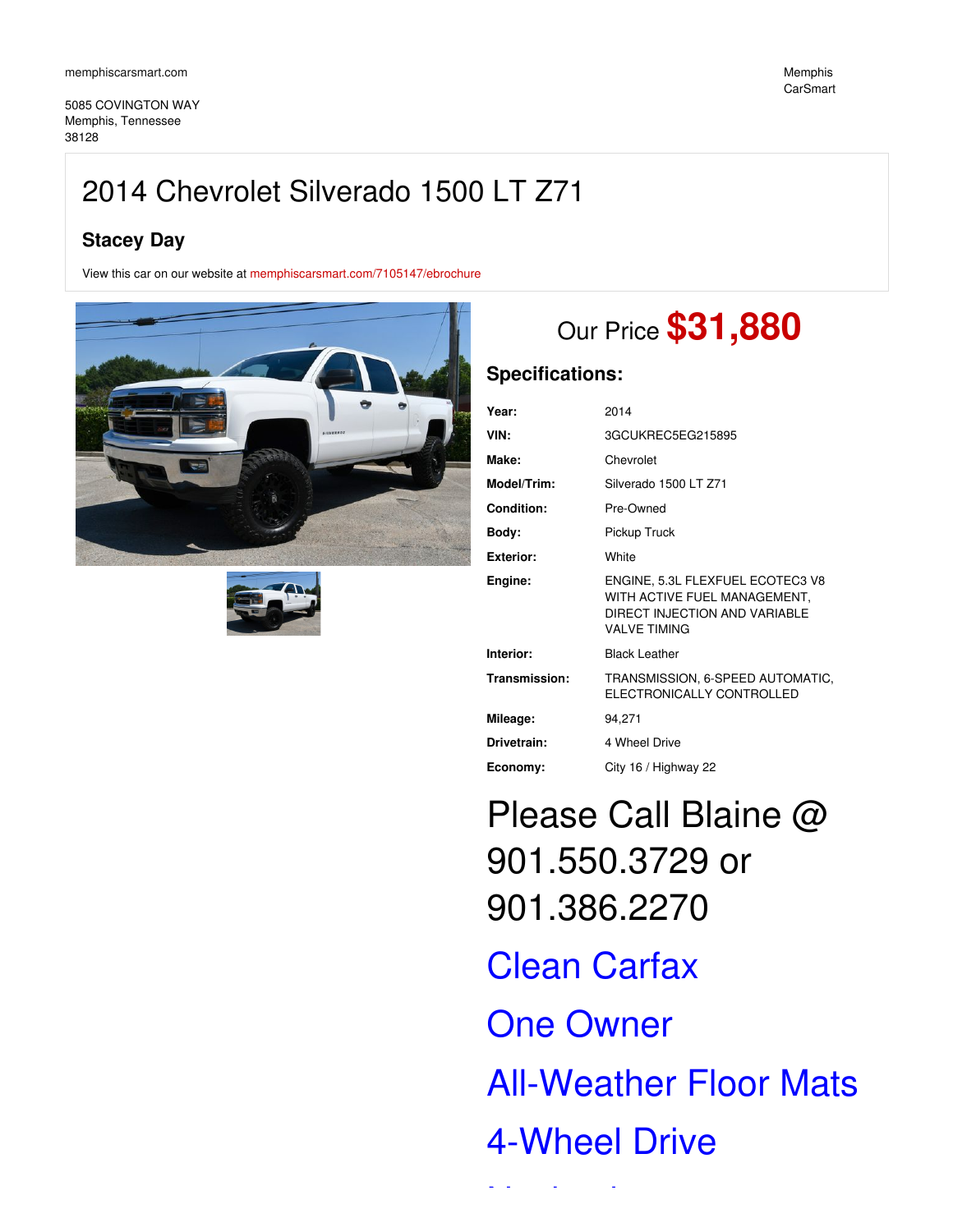**Navigation** Backup Camera Heated Seats Rough Country XD Wheels Well Maintained Good Tires This 2014 Chevrolet Silverado 1500 LT Z71is in excellent condition. It comes from a non smoking owner and has been well maintained. This vehicle features an interior that has been

professionally detailed.

2014 Chevrolet Silverado 1500 LT Z71 Memphis CarSmart - - View this car on our website at [memphiscarsmart.com/7105147/ebrochure](https://memphiscarsmart.com/vehicle/7105147/2014-chevrolet-silverado-1500-lt-z71-memphis-tennessee-38128/7105147/ebrochure)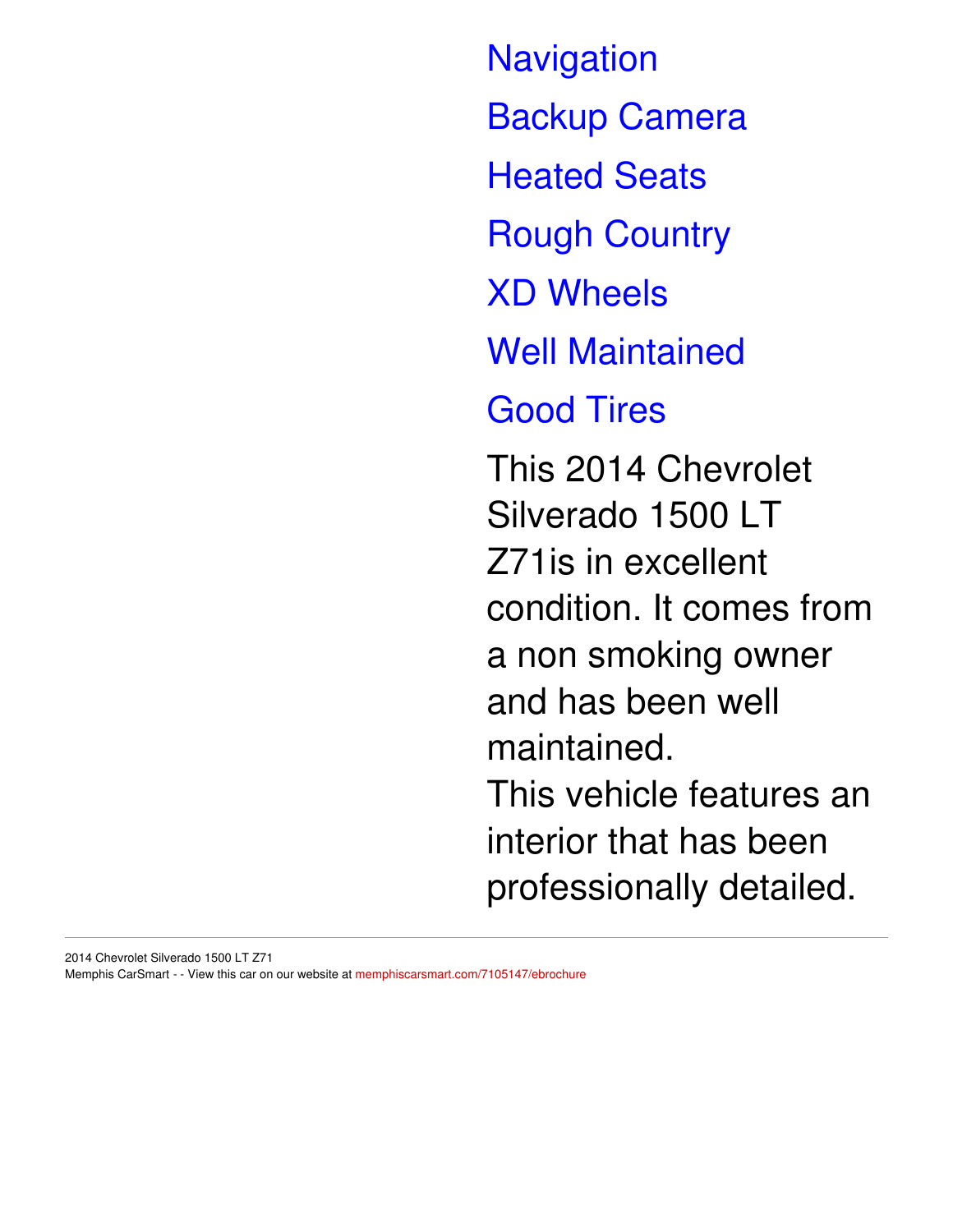

## 2014 Chevrolet Silverado 1500 LT Z71

Memphis CarSmart - - View this car on our website at [memphiscarsmart.com/7105147/ebrochure](https://memphiscarsmart.com/vehicle/7105147/2014-chevrolet-silverado-1500-lt-z71-memphis-tennessee-38128/7105147/ebrochure)

## **Installed Options**

## **Interior**

- Air conditioning, single-zone- Assist handle, front passenger on A-pillar
- Cruise control, electronic with set and resume speed, steering wheel-mounted
- Door locks, power
- Driver Information Center, 4.2-inch diagonal color display includes driver personalization, warning messages and vehicle information
- Floor covering, color-keyed carpeting with rubberized vinyl floor mats (Double Cab and Crew Cabs include second row floor mats)
- Instrumentation, 6-gauge cluster featuring speedometer, fuel level, engine temperature, tachometer, voltage and oil pressure
- Remote Keyless Entry, with 2 transmitters
- Seat, rear 60/40 folding bench (folds up), 3-passenger (includes child seat top tether anchor)
- Seats, front 40/20/40 split-bench, 3-passenger, available in cloth or leather includes driver and front passenger recline with outboard head restraints and center fold-down armrest with storage. Also includes manually adjustable driver lumbar, lockable storage compartment in seat cushion, and storage pockets. (Leather with (KA1) heat is an available extra charge option with (H1Y) Jet Black leather appointed interior trim and requires (PCM) LT Convenience Package or (PDU) All Star Edition.)
- Steering column, Tilt-Wheel, manual with theft-deterrent locking feature
- Steering wheel audio controls
- Steering wheel, leather-wrapped with audio and cruise controls
- Visors, driver and front passenger illuminated vanity mirrors
- Windows, power front and rear with driver express up and down and express down on all other windows

### **Exterior**

- Bumper, front chrome- Bumper, rear chrome- CornerStep, rear bumper
- Door handles, Black- Fog lamps, front, halogen- Glass, deep-tinted
- Grille surround, chrome- Headlamps, halogen reflector
- Lamps, cargo area, cab mounted with switch on center switch bank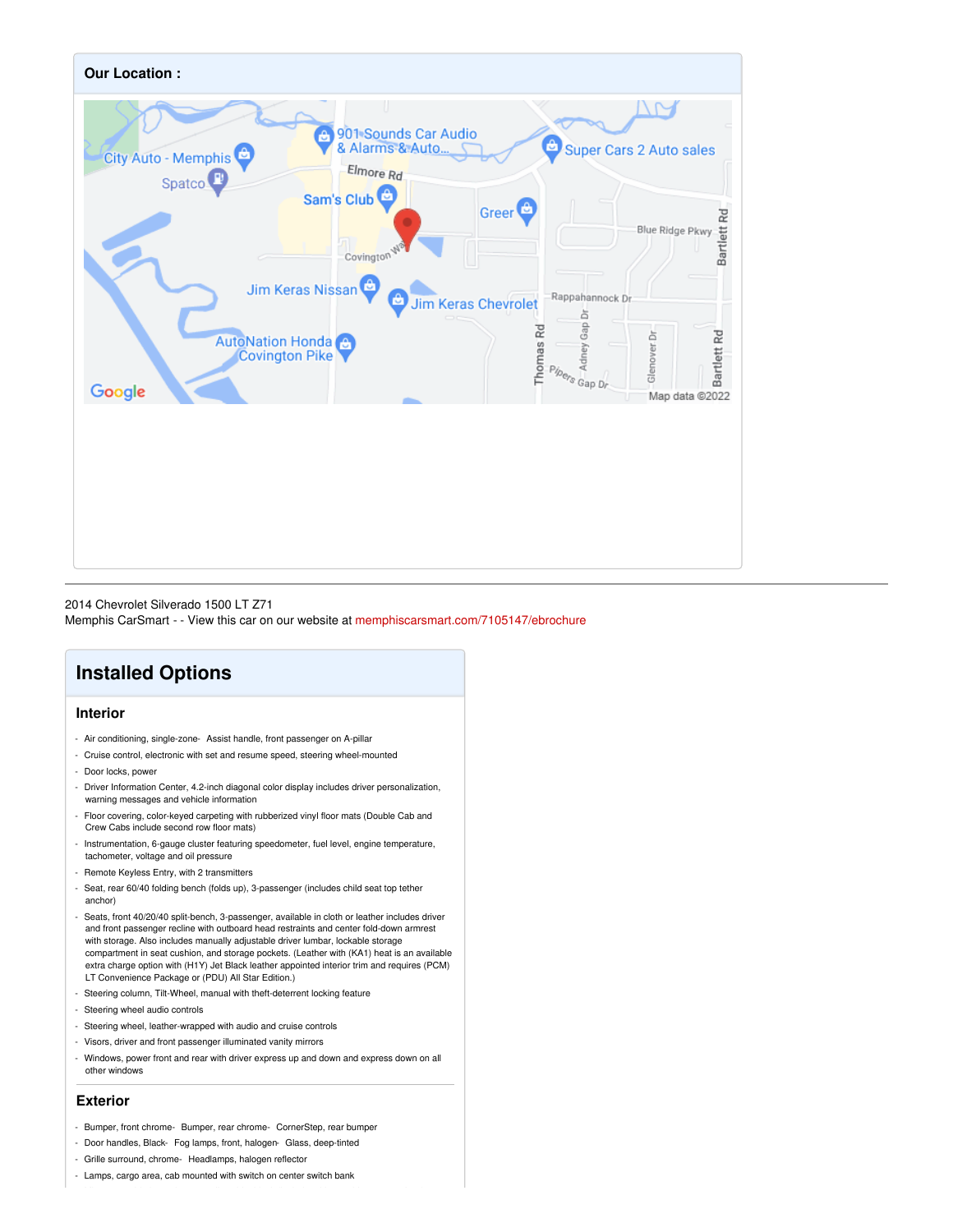- Mirrors, outside heated power-adjustable, black (includes driver's side spotter mirror)
- Recovery hooks, front, frame-mounted, black- Tailgate and bed rail protection cap, top
- Tailgate, EZ-Lift and Lower- Tailgate, locking utilizes same key as ignition and door
- Tire carrier lock, keyed cylinder lock that utilizes same key as ignition and door
- Tire, spare P265/70R17 all-season, blackwall (Included and only available with (RC3), (RBX) or (RBW).)
- Tires, P265/70R17 all-terrain, blackwall- Wheel, full-size spare, 17" (43.2 cm) steel
- Wheelhouse liners, rear
- Wheels, 17" x 8" (43.2 cm x 20.3 cm) bright machined aluminum

### **Safety**

- Air conditioning, single-zone- Assist handle, front passenger on A-pillar
- Cruise control, electronic with set and resume speed, steering wheel-mounted
- Door locks, power
- Driver Information Center, 4.2-inch diagonal color display includes driver personalization, warning messages and vehicle information
- Floor covering, color-keyed carpeting with rubberized vinyl floor mats (Double Cab and Crew Cabs include second row floor mats)
- Instrumentation, 6-gauge cluster featuring speedometer, fuel level, engine temperature, tachometer, voltage and oil pressure
- Remote Keyless Entry, with 2 transmitters
- Seat, rear 60/40 folding bench (folds up), 3-passenger (includes child seat top tether anchor)
- Seats, front 40/20/40 split-bench, 3-passenger, available in cloth or leather includes driver and front passenger recline with outboard head restraints and center fold-down armrest with storage. Also includes manually adjustable driver lumbar, lockable storage compartment in seat cushion, and storage pockets. (Leather with (KA1) heat is an available extra charge option with (H1Y) Jet Black leather appointed interior trim and requires (PCM) LT Convenience Package or (PDU) All Star Edition.)
- Steering column, Tilt-Wheel, manual with theft-deterrent locking feature
- Steering wheel audio controls
- Steering wheel, leather-wrapped with audio and cruise controls
- Visors, driver and front passenger illuminated vanity mirrors
- Windows, power front and rear with driver express up and down and express down on all other windows

#### **Mechanical**

- Air cleaner, high-capacity- Alternator, 150 amps
- Battery, heavy-duty 730 cold-cranking amps/70 Amp-hr, maintenance-free with rundown protection and retained accessory power
- Body, Pick Up Box- Brakes, 4-wheel disc with DURALIFE rotors, 4-wheel antilock
- Cooling, external engine oil cooler- Differential, heavy-duty locking rear
- Engine, 4.3L FlexFuel EcoTec3 V6 with Active Fuel Management, Direct Injection and Variable Valve Timing includes aluminum block construction with FlexFuel capability, capable of running on unleaded or up to 85% ethanol (285 hp [212 kW] @ 5300 rpm, 305 lb-ft of torque [413 Nm] @ 3900 rpm)
- Exhaust, aluminized stainless-steel muffler and tailpipe- Four wheel drive
- Frame, fully-boxed, hydroformed front section
- GVWR, 7100 lbs. (3221 kg) (Requires 4WD models and (LV3) 4.3L EcoTec3 V6 engine.)
- Rear axle, 3.42 ratio (Standard on 4WD (LV3) 4.3L EcoTec3 V6 engine and (L86) 6.2L EcoTec3 V8 engine. Available with (L83) 5.3L EcoTec3 V8 engine.)
- StabiliTrak, stability control system with Proactive Roll Avoidance and traction control includes electronic trailer sway control and hill start assis
- Steering, Electric Power Steering (EPS) assist, rack-and-pinion
- Transfer case, electronic Autotrac with rotary dial control (Included with 4WD models only.)
- Transmission, 6-speed automatic, electronically controlled with overdrive and tow/haul mode. Includes Cruise Grade Braking and Powertrain Grade Braking
- Underbody shield, transfer case protection (Requires 4WD models.)
- Vehicle control, hill descent
- Z71 Package, Off-Road includes monotube Rancho brand shocks, (K47) air cleaner, (JHD) Hill Descent Control, (NZZ) underbody shield on 4WD models and (V76) recovery hooks. Also includes brushed metal Z71 door sill plate, unique Z71 gauge cluster, unique finish interior trim plates, unique lower bumper appearance, unique grille design with Z71 badge and Z71 pickup box decals (Includes (Z82) Trailering Package, (G80) locking rear differential and (RC3) AT 17" tire and (Q5U) 17" bright machined wheel. Upgradeable to (RD1) 18" bright machined wheels, (RD4) 20" polished-aluminum wheels or 22" LPO wheels.)

## **Option Packages**

**Factory Installed Packages**

-

ENGINE, 5.3L FLEXFUEL ECOTEC3 V8 WITH ACTIVE FUEL MANAGEMENT